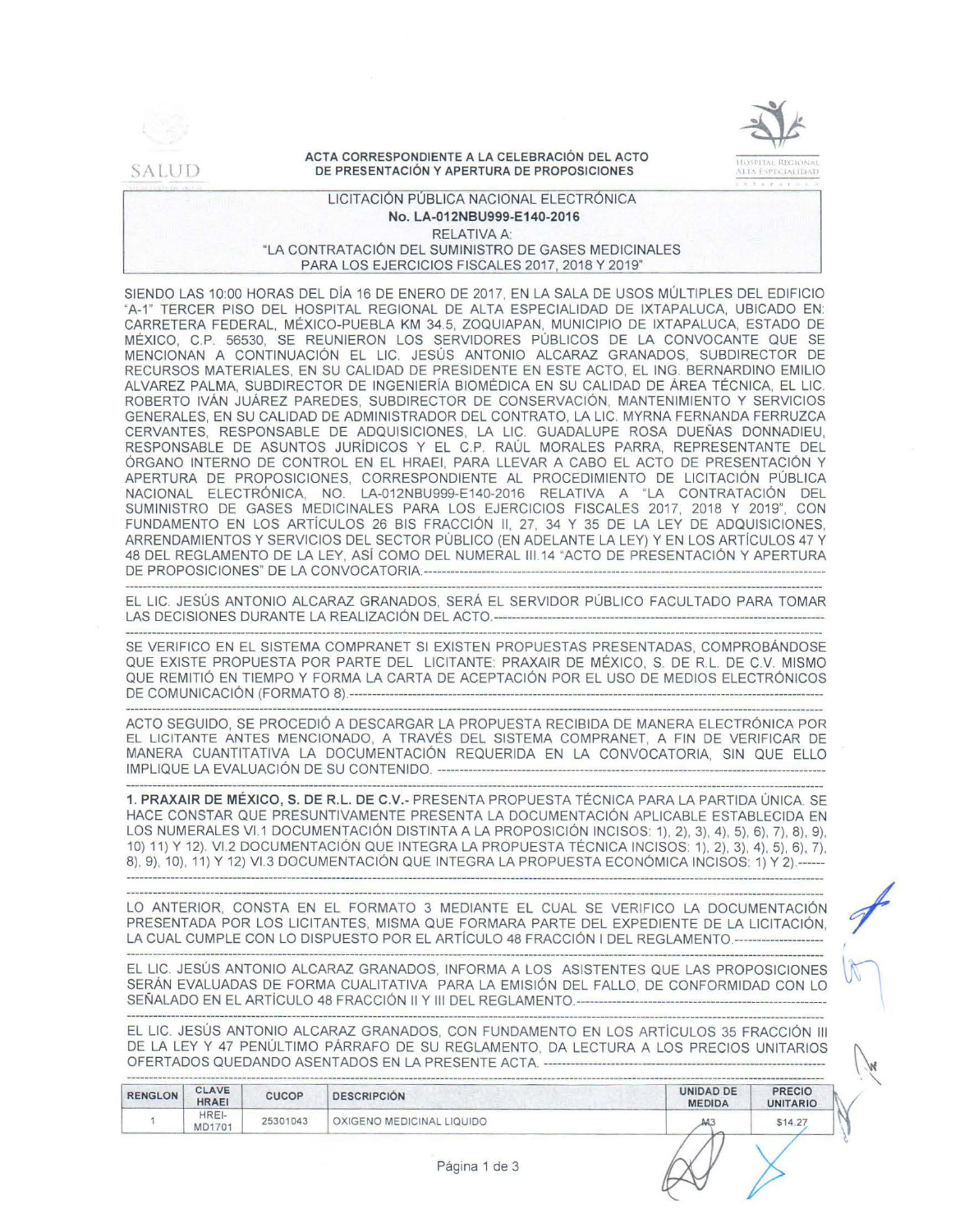

SALUD

## ACTA CORRESPONDIENTE A LA CELEBRACIÓN DEL ACTO DE PRESENTACIÓN Y APERTURA DE PROPOSICIONES

# LICITACIÓN PÚBLICA NACIONAL ELECTRÓNICA No. LA-012NBU999-E140-2016 **RELATIVA A:** "LA CONTRATACIÓN DEL SUMINISTRO DE GASES MEDICINALES PARA LOS EJERCICIOS FISCALES 2017, 2018 Y 2019"

| <b>RENGLON</b> | <b>CLAVE</b><br><b>HRAEI</b>   | <b>CUCOP</b> | <b>DESCRIPCIÓN</b>                                                 | UNIDAD DE<br><b>MEDIDA</b> | <b>PRECIO</b><br><b>UNITARIO</b> |
|----------------|--------------------------------|--------------|--------------------------------------------------------------------|----------------------------|----------------------------------|
| $\overline{2}$ | HRAEI-<br>MD1700               | 25301043     | OXIGENO MEDICINAL EN CILINDROS (TIPO RESPIROX)                     | CARGA                      | \$153.69                         |
| 3              | HRAEI-<br><b>MD1708</b>        | 25301043     | AIRE MEDICINAL USP GASEOSO "T"                                     | M3                         | \$400.74                         |
| 4              | <b>HRAEI-</b><br>MD1704        | 25301043     | BIOXIDO DE CARBONO USP                                             | KG                         | \$30.20                          |
| 5              | HRAEI-<br><b>MD1707</b>        | 25301043     | OXIDO NITROSO USP PORTATIL                                         | CARGA                      | \$793.83                         |
| 6              | HRAEI-<br>MD1753               | 25301043     | OXIDO NITROSO TIPO K                                               | KG                         | \$126.95                         |
|                | HRAEI-<br>MD1709               | 25301043     | HELIO ALTA PUREZA LIQUIDO                                          | LITRO                      | \$547.98                         |
| 8              | HRAEI-<br>MD1754               | 25301043     | <b>HELIO GASEOSO TIPO K</b>                                        | M3                         | \$1,732.50                       |
| 9              | <b>HRAEI-</b><br><b>MD1708</b> | 25301043     | AIRE MEDICINAL USP GASEOSO "E"                                     | CARGA                      | \$511.78                         |
| 10             | HRAEI-<br>MD1705               | 25301043     | BIOXIDO DE CARBONO USP (PORTATIL                                   | CARGA                      | \$223.18                         |
| 11             | HRAEI-<br>MD1705               | 25301043     | GAS ÓXIDO NÍTRICO GRADO MEDICAMENTO MARCA PRAXAIR<br>(MEZCLA GHIP) | CARGA                      | \$30,000.00                      |

A FIN DE OTORGAR MAYOR TRANSPARENCIA AL PRESENTE ACTO DE PRESENTACIÓN Y APERTURA DE PROPOSICIONES EL ING. BERNARDINO EMILIO ALVAREZ PALMA, SUBDIRECTOR DE INGENIERÍA BIOMÉDICA EN SU CALIDAD DE ÁREA TÉCNICA Y EL LIC. ROBERTO IVÁN JUÁREZ PAREDES, SUBDIRECTOR DE CONSERVACIÓN, MANTENIMIENTO Y SERVICIOS GENERALES, RUBRICARON TODOS Y CADA UNO DE LOS DOCUMENTOS PRESENTADOS Y QUE FORMARÁN PARTE DEL EXPEDIENTE CORRESPONDIENTE, DE CONFORMIDAD CON LO ESTABLECIDO EN EL ARTÍCULO 35 FRACCIÓN II DE LA  $I$  FY  $-$ 

SE HACE CONSTAR QUE PARA EFECTOS DE LA EMISIÓN DEL FALLO, EL LIC. JESÚS ANTONIO ALCARAZ GRANADOS, ENTREGARÁ AL ING. BERNARDINO EMILIO ALVAREZ PALMA, SUBDIRECTOR DE INGENIERÍA BIOMÉDICA, LA PROPUESTA TÉCNICA PRESENTADA EN EL SISTEMA COMPRANET Y DESCARGADA EN ESTE ACTO, A EFECTO DE QUE EN SU CALIDAD DE ÁREA TÉCNICA, REALICE LAS EVALUACIONES CUALITATIVAS DE TODOS Y CADA UNO DE LOS REQUISITOS TÉCNICOS SOLICITADOS EN LA 

ASIMISMO. SE SEÑALA QUE EL SERVIDOR PÚBLICO QUE PRESIDE EL ACTO. SERÁ EL RESPONSABLE DEL RESGUARDO DE LOS DOCUMENTOS QUE CONTIENEN LA PROPUESTA ECONÓMICA Y DE LA DOCUMENTACIÓN DISTINTA A LA PROPUESTA TÉCNICA DEL LICITANTE. LO ANTERIOR, CON LA FINALIDAD∕ DE QUE SE REALICEN LA EVALUACIÓN DE LOS REQUISITOS ECONÓMICOS SOLICITADOS EN LA 

DE CONFORMIDAD CON LO SEÑALADO EN EL NUMERAL III.18 "ACTO DE FALLO", SE INFORMA QUE EL ACTO DE FALLO SE LLEVARÁ A CABO EL DIA 17 DE ENERO DE 2017 A LAS 10:00 HORAS, EN LA SALA DE USOS MÚLTIPLES DEL EDIFICIO "A-1" TERCER PISO, DEL HOSPITAL REGIONAL DE ALTA ESPECIALIDAD DE IXTAPALUCA, UBICADO EN CARRETERA FEDERAL, MÉXICO-PUEBLA KM 34.5, ZOQUIAPAN, MUNICIPIO DE 

PARA EFECTOS DE LA NOTIFICACIÓN Y EN TÉRMINOS DE LOS ARTÍCULOS 37 BIS DE LA LEY, A PARTIR DE ESTA FECHA SE PONE A DISPOSICIÓN DE LOS LICITANTES QUE NO HAYAN ASISTIDO A ESTE ACTO, COPIA DE ESTA ACTA EN LA SUBDIRECCIÓN DE RECURSOS MATERIALES DE LA CONVOCANTE, EN DONDE SE FIJARÁ COPIA DE LA CARÁTULA DEL ACTA Y UN EJEMPLAR, POR UN TÉRMINO NO MENOR DE CINCO DÍAS HABILES, SIENDO DE LA EXCLUSIVA RESPONSABILIDAD DE LOS LICITANTES, ACUDIR A ENTERARSE DE SU CONTENIDO Y OBTENER COPIA DE LA MISMA. LA INFORMACIÓN, TAMBIÉN ESTARÁ DISPONIBLE EN LA,